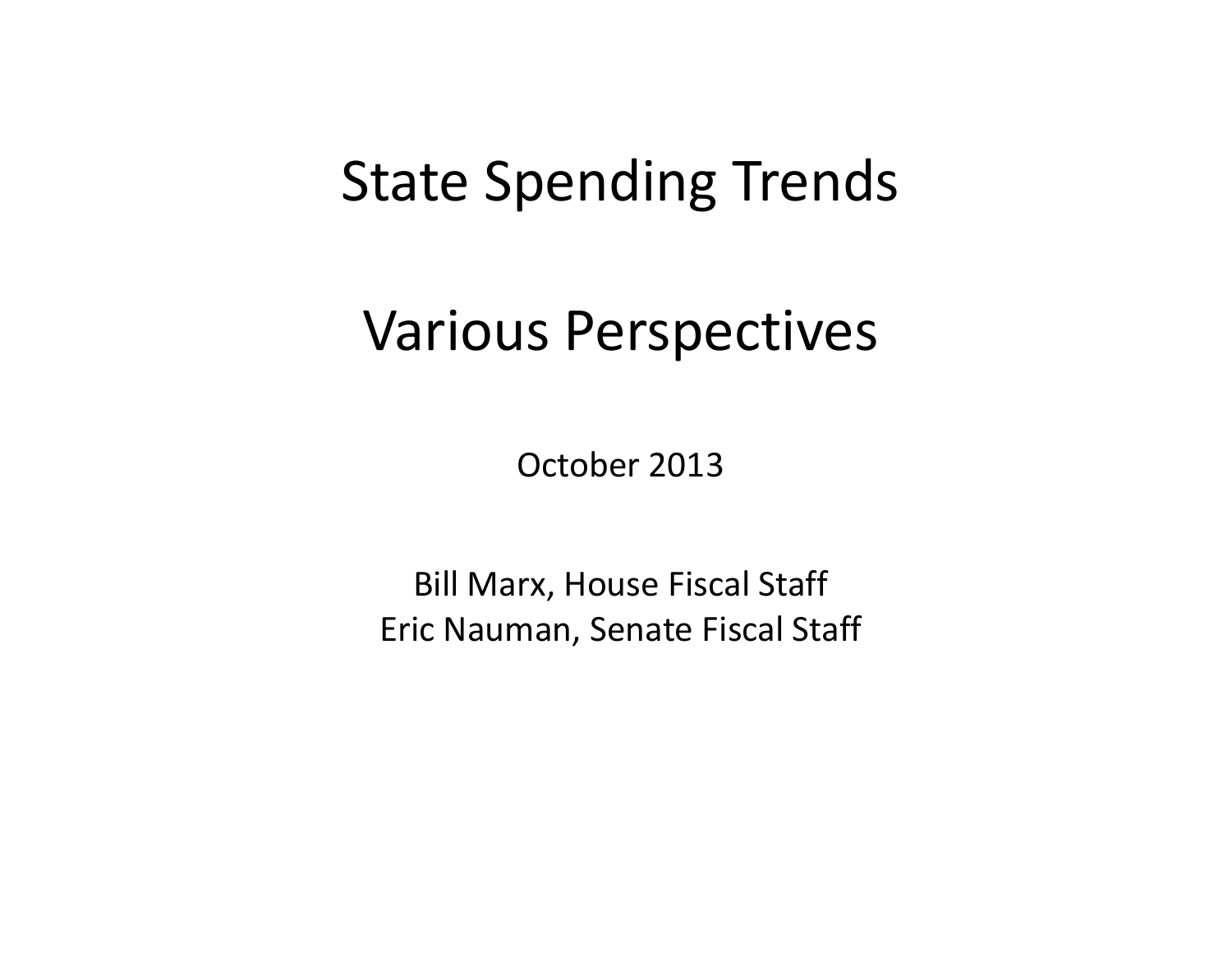**Minnesota State Budget - Expenditures - All Operating Funds**<br>Dollars in thousands in first wo sets of data, Per Capita dollars are not in thousands; Expenditure Information from MMB Consolidated Fund Statements<br>FY 1998 -

| <b>Actual Dollars</b>                                                                                    | <b>FY 98</b>                                                 | FY 99                                 | <b>FY 00</b>                                    | FY 01                                               | <b>FY 02</b>                                      | FY 03                                               | <b>FY 04</b>                                         | FY 05                                                        | <b>FY 06</b>                          | <b>FY 07</b>                                        | <b>FY 08</b>                                                   | <b>FY 09</b>                           | <b>FY 10</b>                                      | FY 11                                               | <b>FY12</b>                                            | FY 13                                                          | <b>FY 14</b>                           | <b>FY 15</b>                                                   | <b>FY 16</b>                           | <b>FY 17</b>                                         |
|----------------------------------------------------------------------------------------------------------|--------------------------------------------------------------|---------------------------------------|-------------------------------------------------|-----------------------------------------------------|---------------------------------------------------|-----------------------------------------------------|------------------------------------------------------|--------------------------------------------------------------|---------------------------------------|-----------------------------------------------------|----------------------------------------------------------------|----------------------------------------|---------------------------------------------------|-----------------------------------------------------|--------------------------------------------------------|----------------------------------------------------------------|----------------------------------------|----------------------------------------------------------------|----------------------------------------|------------------------------------------------------|
| <b>General Fund Spending</b><br>All Other Fund Spending<br><b>Total Spending</b>                         | 9.488.243<br>6.483.032<br>15.971.275                         | 10.291.495<br>6.920.057<br>17.211.552 | 10.841.958<br>6.757.612<br>17,599,570           | 11.842.321<br>7.556.107<br>19.398.428               | 12.253.129<br>7.852.460<br>20.105.589             | 13,407,110<br>9.165.018<br>22.572.128               | 13.144.712<br>9.382.716<br>22,527,428                | 14.010.700<br>9.278.610<br>23.289.310                        | 14.987.825<br>9.464.431<br>24.452.256 | 15.302.277<br>9.909.146<br>25.211.423               | 16.250.922<br>10.601.982<br>26.852.904                         | 16.168.657<br>12.123.677<br>28.292.334 | 13.923.380<br>14.479.512<br>28.402.892            | 14.665.184<br>15.336.403<br>30.001.587              | 16.150.471<br>13.545.408<br>29.695.879                 | 18.426.705<br>14.821.363<br>33.248.068                         | 17.924.975<br>15.713.147<br>33.638.122 | 18.640.086<br>16.947.532<br>35,587,618                         | 19,280,010<br>17.879.556<br>37.159.566 | 19.510.794<br>18.135.999<br>37.646.793               |
| <b>Dollar Change</b><br><b>Percent Change</b>                                                            |                                                              | 1,240,277<br>7.8%                     | 388,018<br>2.3%                                 | 1.798.858<br>10.2%                                  | 707.161<br>3.6%                                   | 2.466.539<br>12.3%                                  | $-44.700$<br>$-0.2%$                                 | 761.882<br>3.4%                                              | .162.946<br>5.0%                      | 759,167<br>3.1%                                     | 1.641.481<br>6.5%                                              | .439.430<br>5.4%                       | 110.558<br>0.4%                                   | 1.598.695<br>5.6%                                   | $-305,708$<br>$-1.0%$                                  | 3.552.189<br>12.0%                                             | 390.054<br>1.2%                        | 1.949.496<br>5.8%                                              | 1.571.948<br>4.4%                      | 487,227<br>1.3%                                      |
| Consumer Price Index, Percent Change                                                                     |                                                              |                                       |                                                 |                                                     |                                                   |                                                     |                                                      |                                                              |                                       |                                                     |                                                                |                                        |                                                   |                                                     |                                                        |                                                                |                                        |                                                                |                                        |                                                      |
| Consumer Price Index - Adiusted to FY 2013 Dollars                                                       | 1.6%<br>142.90%                                              | 2.2%<br>140.65%                       | 3.4%<br>137.62%                                 | 2.8%<br>133.09%                                     | 1.6%<br>129.47%                                   | 2.3%<br>127.43%                                     | 2.7%<br>124.57%                                      | 3.4%<br>121.29%                                              | 3.2%<br>117.30%                       | 2.8%<br>113.67%                                     | 3.8%<br>110.57%                                                | $-0.4%$<br>106.52%                     | 1.6%<br>106.95%                                   | 3.2%<br>105.27%                                     | 2.1%<br>102.10%                                        | 1.5%<br>100.00%                                                | 1.5%<br>98.50%                         | 1.6%<br>96.92%                                                 | 1.9%<br>95.08%                         | 1.9%<br>93.28%                                       |
| <b>CPI Adjusted 2013 Dollars</b>                                                                         |                                                              |                                       |                                                 |                                                     |                                                   |                                                     |                                                      |                                                              |                                       |                                                     |                                                                |                                        |                                                   |                                                     |                                                        |                                                                |                                        |                                                                |                                        |                                                      |
| <b>General Fund Spending</b><br>All Other Fund Spending<br><b>Total Spending</b><br><b>Dollar Change</b> | 13.558.511  14.474.746<br>9.264.124<br>22.822.635 24.207.644 | 9.732.898<br>1,385,009                | 14.920.704<br>9.299.827<br>24.220.531<br>12,887 | 15.761.512<br>10.056.785<br>25.818.297<br>1.597.767 | 15.864.082<br>10.166.552<br>26.030.634<br>212,337 | 17.084.781<br>11.679.051<br>28.763.832<br>2.733.198 | 16.373.807<br>11.687.649<br>28.061.457<br>$-702,375$ | 16.993.702<br>11.254.108<br>28,247,810 28,683,131<br>186,353 | 17.581.108<br>11.102.023<br>435,321   | 17.393.380<br>11.263.261<br>28.656.641<br>$-26,490$ | 17.968.541<br>11.722.544<br>29.691.085 30.137.431<br>1.034.444 | 17.223.103<br>12.914.328<br>446,346    | 14.890.963<br>15.485.743<br>30.376.706<br>239.275 | 15.437.321<br>16.143.880<br>31.581.201<br>1.204.495 | 16.489.631<br>13.829.862<br>30.319.492<br>$-1.261.708$ | 18.426.705<br>14.821.363<br>33.248.068 33.133.550<br>2.928.576 | 17.656.100<br>15.477.450<br>$-114.518$ | 18.066.717<br>16.426.226<br>34,492,943 35,332,224<br>1.359.393 | 18.331.905<br>17,000,319<br>839,281    | 18.198.864<br>16.916.512<br>35,115,377<br>$-216,847$ |
| <b>Percent Change</b>                                                                                    |                                                              | 6.1%                                  | 0.1%                                            | 6.6%                                                | 0.8%                                              | 10.5%                                               | $-2.4%$                                              | 0.7%                                                         | 1.5%                                  | $-0.1%$                                             | 3.6%                                                           | 1.5%                                   | 0.8%                                              | 4.0%                                                | $-4.0%$                                                | 9.7%                                                           | $-0.3%$                                | 4.1%                                                           | 2.4%                                   | $-0.6%$                                              |
|                                                                                                          |                                                              |                                       |                                                 |                                                     |                                                   |                                                     |                                                      |                                                              |                                       |                                                     |                                                                |                                        |                                                   |                                                     |                                                        |                                                                |                                        |                                                                |                                        |                                                      |
| <b>Minnesota Population</b>                                                                              | 4.813.412                                                    | 4.873.481                             | 4.933.692                                       | 4.982.796                                           | 5.018.935                                         | 5.053.572                                           | 5.087.713                                            | 5.119.598                                                    | 5.163.555                             | 5.207.203                                           | 5.247.018                                                      | 5.281.203                              | 5,303,925                                         | 5.332.246                                           | 5.368.972                                              | 5.405.951                                                      | 5.443.185                              | 5.480.675                                                      | 5.518.423                              | 5.556.431                                            |
| <b>Dollars Per Capita</b>                                                                                |                                                              |                                       |                                                 |                                                     |                                                   |                                                     |                                                      |                                                              |                                       |                                                     |                                                                |                                        |                                                   |                                                     |                                                        |                                                                |                                        |                                                                |                                        |                                                      |
| <b>General Fund Spending</b>                                                                             | 1.971                                                        | 2,112                                 | 2,198                                           | 2,377                                               | 2.441                                             | 2.653                                               | 2,584                                                | 2,737                                                        | 2,903                                 | 2,939                                               | 3,097                                                          | 3.062                                  | 2,625                                             | 2,750                                               | 3.008                                                  | 3,409                                                          | 3.293                                  | 3.401                                                          | 3.494                                  | 3,511                                                |
| All Other Fund Spending<br><b>Total Spending</b>                                                         | 1.347<br>3.318                                               | 1.420<br>3,532                        | 1,370<br>3,567                                  | 1.516<br>3,893                                      | 1.565<br>4.006                                    | 1.814<br>4,467                                      | 1.844<br>4,428                                       | 1.812<br>4,549                                               | 1.833<br>4,736                        | 1.903<br>4.842                                      | 2.021<br>5.118                                                 | 2.296<br>5,357                         | 2.730<br>5,355                                    | 2.876<br>5,626                                      | 2.523<br>5,531                                         | 2.742<br>6,150                                                 | 2.887<br>6,180                         | 3.092<br>6,493                                                 | 3.240<br>6,734                         | 3,264<br>6,775                                       |
| <b>Dollar Change</b><br><b>Percent Change</b>                                                            |                                                              | 214<br>6.4%                           | 36<br>1.0%                                      | 326<br>9.1%                                         | 113<br>2.9%                                       | 461<br>11.5%                                        | $-39$<br>$-0.9%$                                     | 121<br>2.7%                                                  | 186<br>4.1%                           | 106<br>2.2%                                         | 276<br>5.7%                                                    | 239<br>4.7%                            | $-2$<br>0.0%                                      | 271<br>5.1%                                         | $-95$<br>$-1.7%$                                       | 619<br>11.2%                                                   | 30<br>0.5%                             | 313<br>5.1%                                                    | 240<br>3.7%                            | 42<br>0.6%                                           |
| <b>CPI Adjusted 2013 Dollars Per Capita</b>                                                              |                                                              |                                       |                                                 |                                                     |                                                   |                                                     |                                                      |                                                              |                                       |                                                     |                                                                |                                        |                                                   |                                                     |                                                        |                                                                |                                        |                                                                |                                        |                                                      |
| <b>General Fund Spending</b>                                                                             | 2.817                                                        | 2,970                                 | 3.024                                           | 3.163                                               | 3.161                                             | 3.381                                               | 3.218                                                | 3.319                                                        | 3.405                                 | 3.340                                               | 3.425                                                          | 3.261                                  | 2.808                                             | 2,895                                               | 3.071                                                  | 3.409                                                          | 3.244                                  | 3.296                                                          | 3.322                                  | 3.275                                                |
| All Other Fund Spending                                                                                  | 1.925                                                        | 1,997                                 | 1,885                                           | 2,018                                               | 2.026                                             | 2,311                                               | 2,297                                                | 2,198                                                        | 2,150                                 | 2,163                                               | 2,234                                                          | 2.445                                  | 2,920                                             | 3,028                                               | 2,576                                                  | 2,742                                                          | 2.843                                  | 2,997                                                          | 3,081                                  | 3,044                                                |
| <b>Total Spending</b><br><b>Dollar Change</b><br><b>Percent Change</b>                                   | 4.741                                                        | 4,967<br>226<br>4.8%                  | 4,909<br>$-58$<br>$-1.2%$                       | 5,181<br>272<br>5.5%                                | 5,186<br>5<br>0.1%                                | 5,692<br>505<br>9.7%                                | 5,516<br>$-176$<br>$-3.1%$                           | 5,518<br>$\overline{2}$<br>0.0%                              | 5,555<br>37<br>0.7%                   | 5,503<br>$-52$<br>$-0.9%$                           | 5,659<br>155<br>2.8%                                           | 5,707<br>48<br>0.8%                    | 5,727<br>21<br>0.4%                               | 5,923<br>195<br>3.4%                                | 5,647<br>$-276$<br>$-4.7%$                             | 6,150<br>503<br>8.9%                                           | 6,087<br>$-63$<br>$-1.0%$              | 6,294<br>206<br>3.4%                                           | 6,403<br>109<br>1.7%                   | 6,320<br>$-83$<br>$-1.3%$                            |

Senate & House Fiscal Staff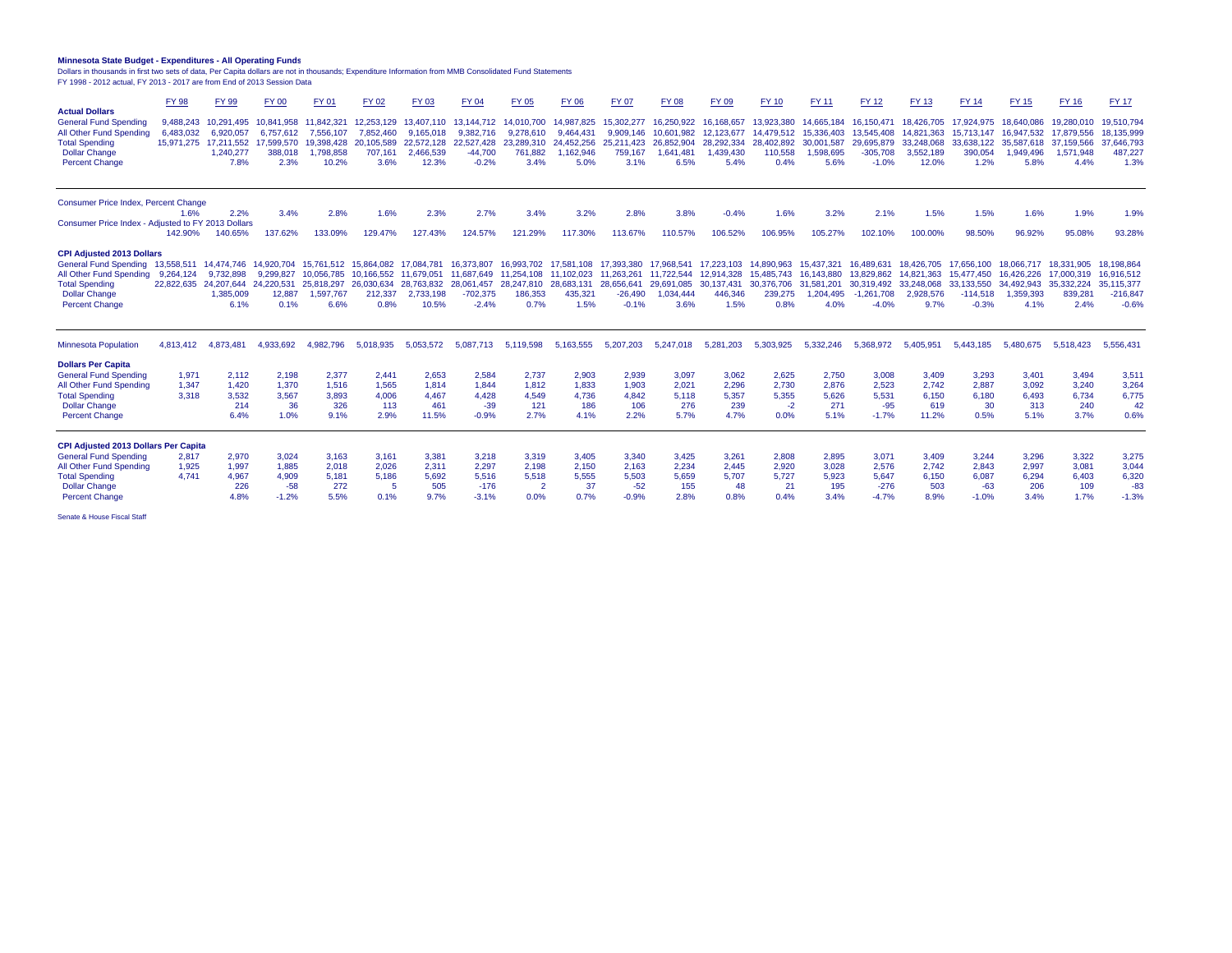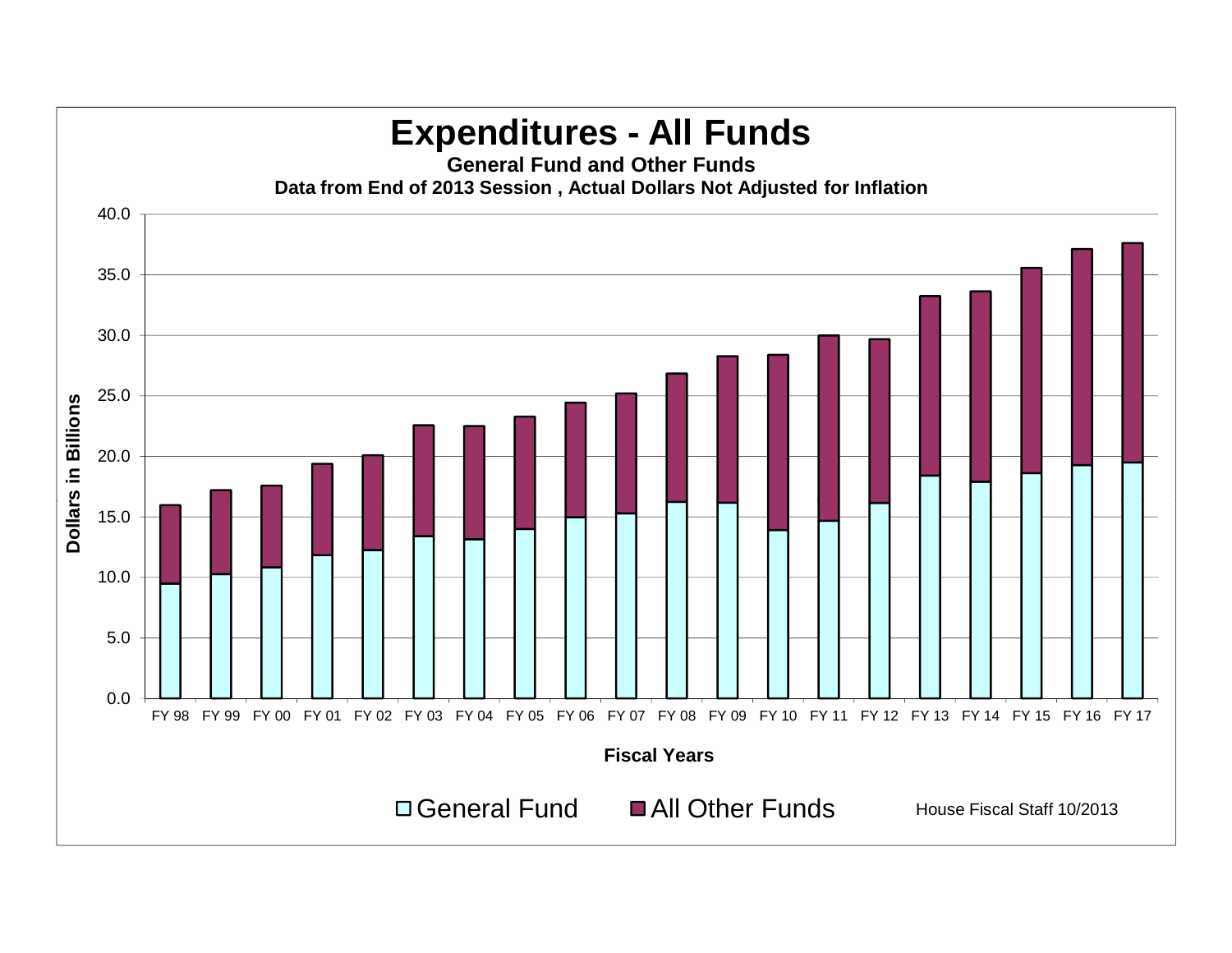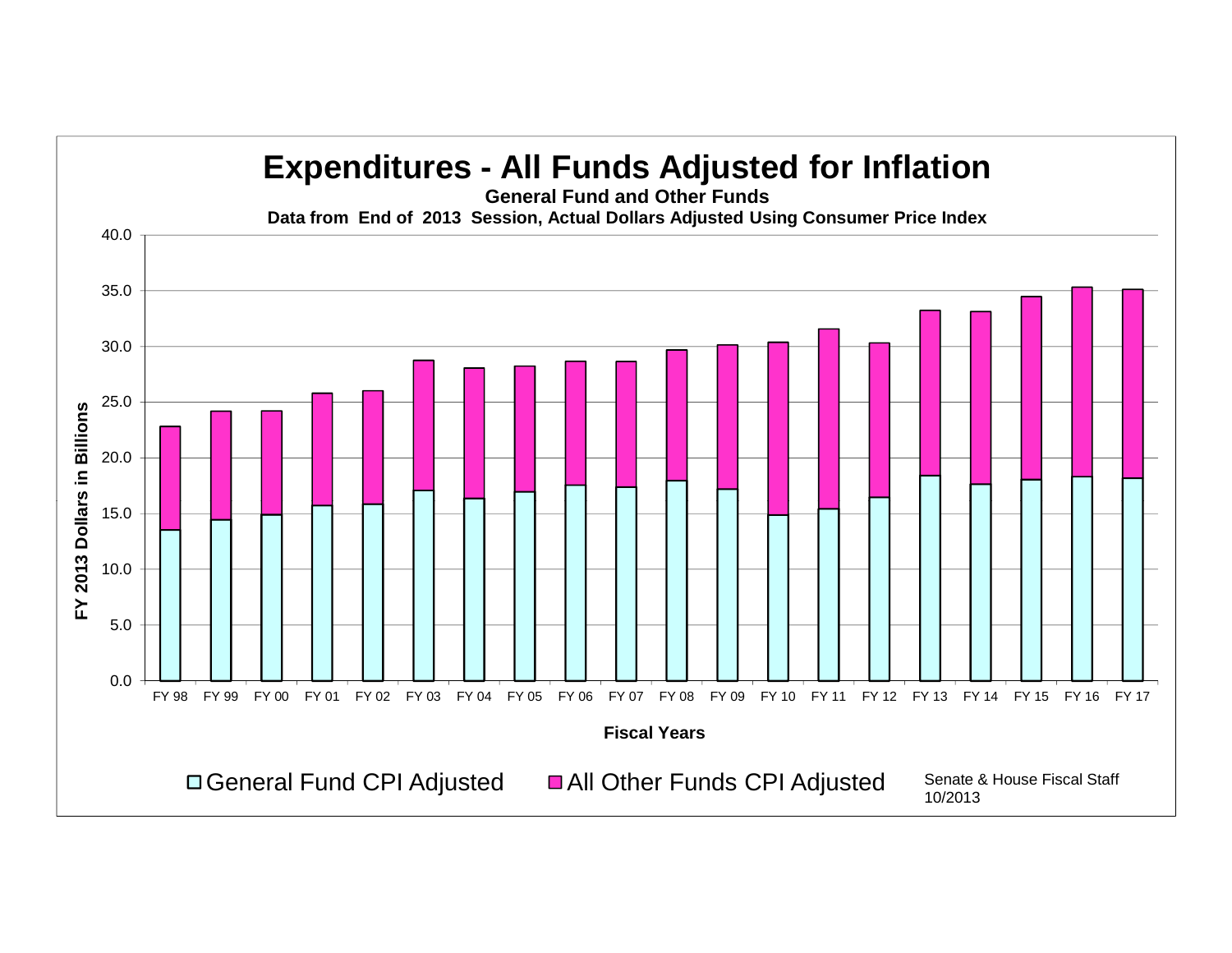